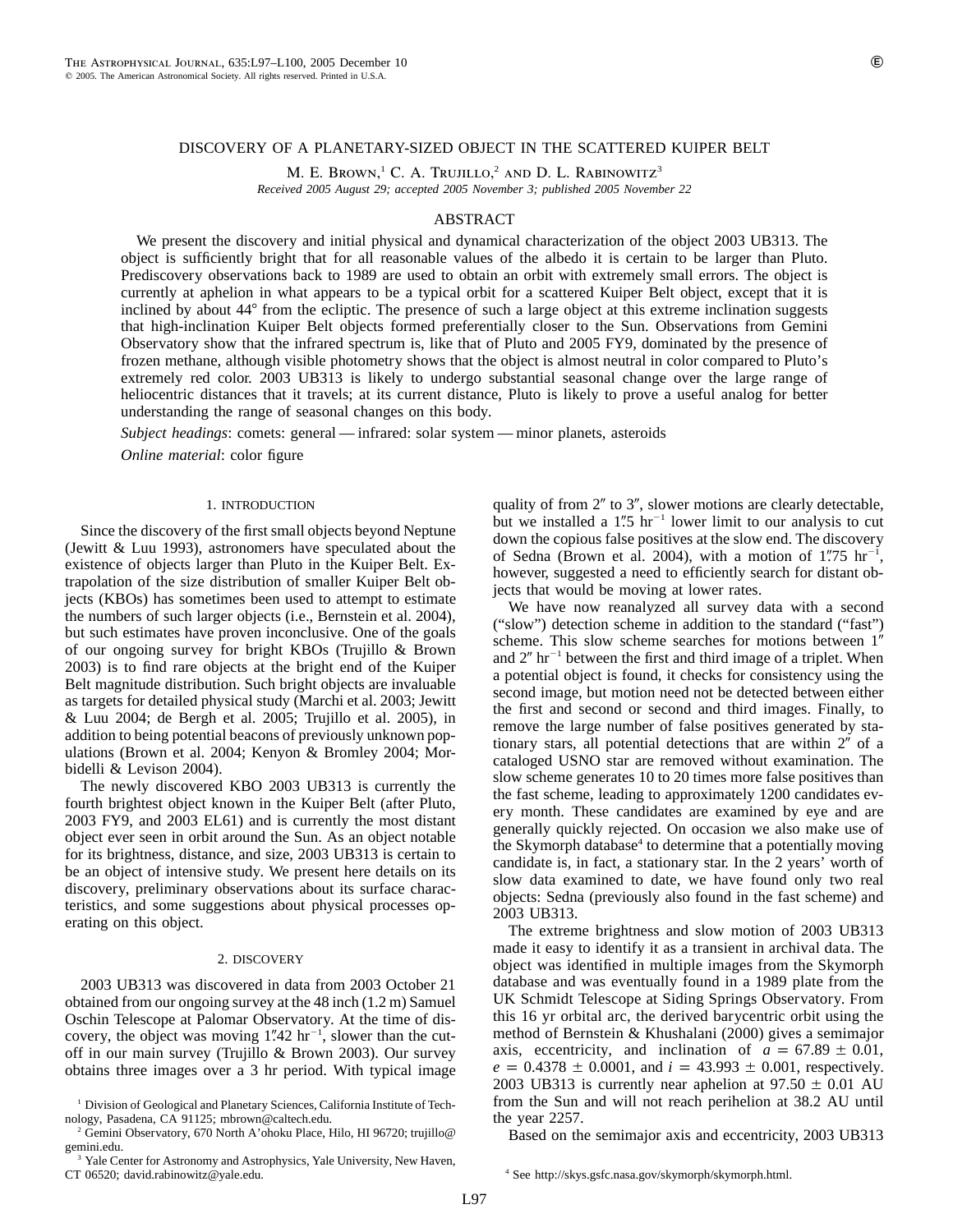TABLE 1 PHOTOMETRY OF 2003 UB313

| Filter                    | Magnitude        | <b>Relative Reflectance</b> |  |
|---------------------------|------------------|-----------------------------|--|
| $B$                       | $19.54 + 0.01$   | 0.88                        |  |
|                           | $V$ 18.83 + 0.02 | 0.92                        |  |
| $R$                       | $18.38 + 0.02$   | 1.00                        |  |
| $I$                       | $18.05 \pm 0.02$ | 1.00                        |  |
| $J$                       | $17.82 \pm 0.02$ | 0.86                        |  |
| $H$                       | $18.11 \pm 0.03$ | 0.51                        |  |
| $K$ . The same set of $K$ | $18.51 \pm 0.05$ | 0.32                        |  |

would be classified as a typical member of the scattered Kuiper Belt (Morbidelli & Brown 2005). The inclination of  $44^\circ$  is extreme for the scattered belt, however. Only one other object (2004 DG77) has a confirmed orbit with an inclination as high. While initial models of the scattered Kuiper Belt (Duncan & Levison 1997) were incapable of populating high-inclination regions, recent work (Gomes et al. 2005) suggests that a combination of gravitational scattering, mean-motion resonant interaction, planetary migration, and the Kozai mechanism may be able to place objects into orbits such as these. Additional simulations show that objects that are initially in the inner part of the premigration disk (at distances of ∼20 AU) are scattered into orbits with higher inclinations than those further out (Gomes 2003). We expect that on average, these inner regions will lead to the formation of larger objects, owing to both higher nebular densities and shorter accretion timescales. We might therefore expect to find other large objects at high inclination in the scattered Kuiper Belt. Indeed, the other two recently announced scattered KBOs from our survey, 2005 FY9 and 2003 EL61, which are the second and third brightest known Kuiper Belt objects after Pluto, both have inclinations near 30° and approach the size of Pluto.

## 3. SPECTRUM

Visible photometry of 2003 UB313 was obtained on 2005 January 5, 6, and 7 using the 1.3 m SMARTS Telescope. Data were obtained and reduced in an identical manner to that described in Rabinowitz et al. (2005). Infrared photometry was obtained on January 25 and 26 from the Gemini North Observatory. No evidence for any photometric variation was seen over the short timescale of observation. Table 1 gives photometric and relative reflectance values from the visible to the near-infrared. No attempt is made to correct for solar phase effects, which are of the order of 0.01 mag at Pluto for a 0°.5 phase (Tholen & Buie 1997). The relative brightness of 2003 UB313 is highest in the *R* and *I* filters. We find an absolute magnitude of  $H_r = -1.48 \pm 0.02$ , which corresponds to a diameter of  $(2250 + 20)\rho_r^{-1/2}$  km, where  $\rho_r$  is the *R* albedo. Even if the surface albedo is an unreasonably high 100% at these wavelengths, the object has a diameter approximately that of Pluto.

Medium-resolution near-infrared spectra were obtained on the nights of January 25–27 UT with the Near-Infrared Imager (NIRI; Hodapp et al. 2003) instrument on the Gemini North Telescope. The *J*, *H*, and *K* bands were measured using three separate grating settings and on-source times of 1, 1, and 2 hr, respectively. The air mass ranged between 1.4 and 2.0 on the spectra. Details of the data-reduction techniques are given in Trujillo et al. (2005). Relative reflectance was computed by dividing the spectra by the spectrum of the G2 V star HD 20339, taken at a single air mass of 1.6. Each spectrum was



Fig. 1.—Relative reflectance of 2003 UB313 (*filled circles with error bars*) and absolute reflectance of Pluto (*gray line*). The large points show the reflectance derived from *BVRIJHK* photometry. Every reliably identifiable feature in the  $1-2.5 \mu m$  region of the spectrum of 2003 UB313 is due to absorption by solid methane. The absolute geometric albedo of 2003 UB313 is not yet known. The relative reflectance is scaled to match that of Pluto in the *I* band for comparison. The Pluto spectrum is a compilation from Trafton & Stern (1996), Grundy & Fink (1996), Rudy et al. (2003), and Douté et al. (1999). [*See the electronic edition of the Journal for a color version of this figure*.]

pair-subtracted to remove detector bias, then flattened and rectified. Bad pixels and cosmic rays were masked out in each spectrum prior to extraction. Extracted spectra were rebinned to a common wavelength scale with a Nyquist-sampled resolution of 0.01  $\mu$ m and with regions affected by bright OH lines masked out. Error bars were computed from the reproducibility of spectral data in each wavelength bin. Although 2003 UB313 is relatively bright, the signal-to-noise ratio (S/N) of the spectrum is only moderate, owing to the fact that at the time of discovery, the object was quickly setting in the evening sky. The single air mass calibration to observations taken over a wider air mass range suggests that telluric artifacts could be present in the final spectrum. Figure 1 shows the relative reflectance of 2003 UB313, with the individual *J*, *H*, and *K* spectra scaled to match the near-infrared photometry and the relative near-infrared colors of Pluto. Because of telluric uncertainties in spectral slope across the near-infrared, we do not regard the relative scaling between the three separate spectra to be reliable. The near-infrared spectrum is dominated by absorption from  $CH<sub>4</sub>$  and closely resembles that of Pluto. At the current S/N and systematic reproducibility level, no reliable detection is made of any other species on 2003 UB313, including, notably, the 2.15  $\mu$ m line of N<sub>2</sub>, the 1.58  $\mu$ m line of CO, both detected on Pluto (Owen et al. 1993), and the 2.01 and 2.07  $\mu$ m lines of CO<sub>2</sub> detected on Triton (Cruikshank et al. 1993). With the current spectra, these features could not be detected reliably on 2003 UB313 at the levels they are seen on Pluto and Triton. In many cases there are potential detections of these lines, but most are in spectral regions contaminated by bright sky lines or variable sky absorptions, and none should be believed without additional observation and confirmation.

One major difference between the spectrum of 2003 UB313 and that of Pluto is that the visible region of 2003 UB313 is considerably less red than that of Pluto. If red visible colors on icy bodies are interpreted as due to irradiated complex organics, the difference between Pluto and 2003 UB313 is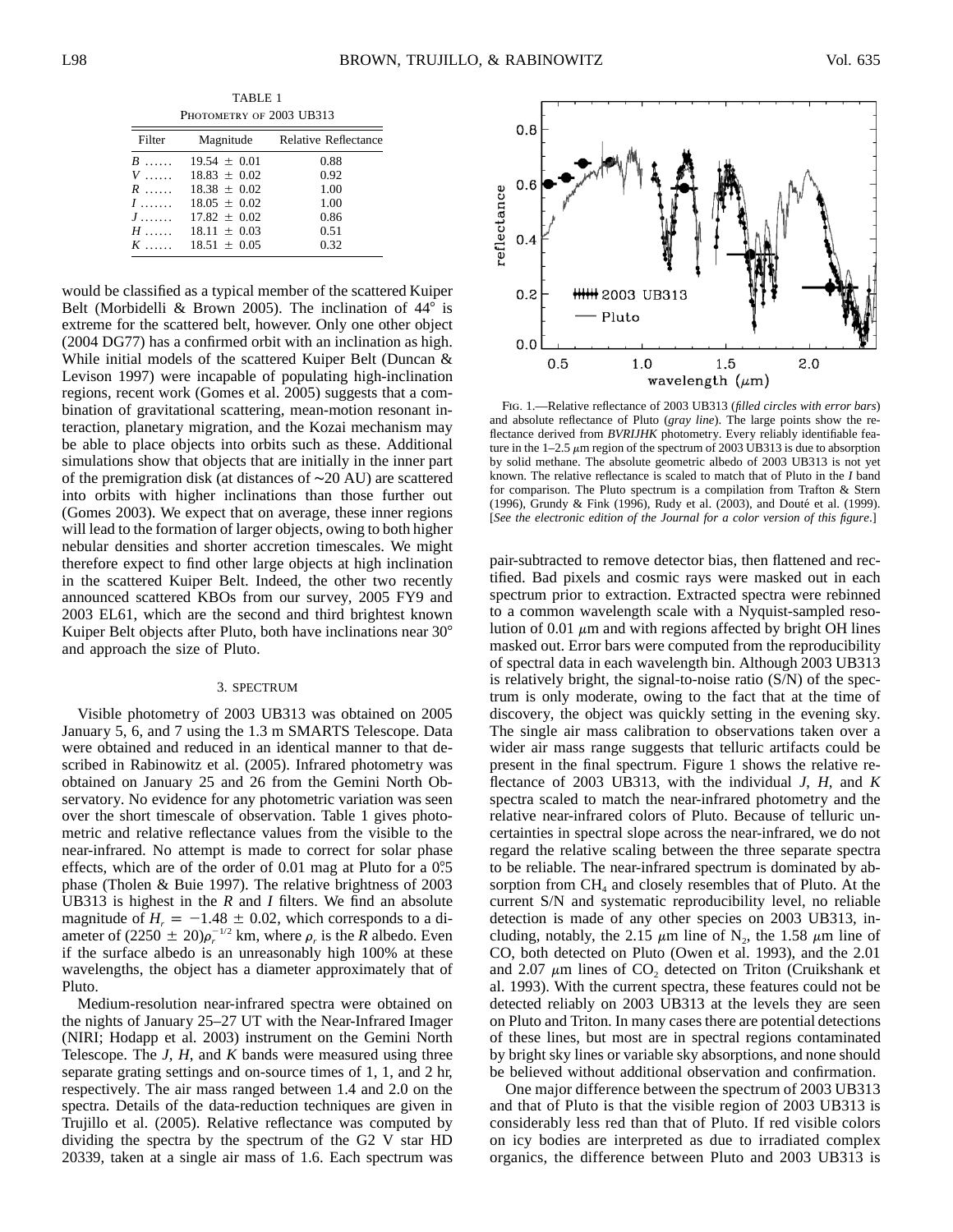surprising, given the similarity of the methane spectra of the two bodies. A more subtle difference between the spectra is a slight shift of the positions of the methane absorption lines (Table 2). On Pluto methane exists both as a pure form and as a minor component dissolved as a solid solution inside of  $N<sub>2</sub>$ ice. The isolation of the methane molecules leads to a slight but measurable energy shift in the spectrum (Quirico & Schmitt 1997). On Pluto the methane spectral line positions vary slightly with location on the planet but are generally approximately midway between the positions expected for pure and diluted methane (Douté et al. 1999). The four best measured methane lines on 2003 UB313 are, in contrast, shifted an average of only  $1.5\pm0.5$  nm from the line positions measured in the laboratory for pure methane, but  $3.5\pm0.5$  nm from the positions measured for methane incorporated into  $N_2$ . While a small amount of dissolved methane may be present, the line positions suggest that the majority of methane is in essentially pure form.

#### 4. DISCUSSION

2003 UB313 is the largest known object in orbit beyond Neptune, and like the second largest object, Pluto, its spectrum is dominated by absorption due to methane. The newly discovered near-Pluto–sized KBO 2005 FY9 has also been found to have a surface dominated by methane absorption (M. E. Brown et al. 2005, in preparation). Methane ices subjected to ion and UV radiation irreversibly break down and reassemble into more complex hydrocarbons (Moore et al. 2003), leading eventually to the formation of dark red tholins (Khare et al. 1984). The continued presence of abundant methane on 2003 UB313 suggests the need, as has been suggested for Pluto (Spencer et al. 1997), for an interior source to replenish the methane. The presence of methane on 2003 UB313, as well as Pluto and 2005 FY9, suggests that this process is ubiquitous in the outer solar system. The lack of observed methane on smaller objects suggests either that methane is not retained on smaller objects where escape rates are higher (Trafton et al. 1997) or that the methane source is only present in the larger objects.

The red colors and large spatial albedo variations of Pluto have been suggested to be due to distinct regions covered by these dark red tholins. At Pluto's current heliocentric distance, dark regions absorb enough sunlight to become too warm for methane condensation, while the bright regions serve as methane cold traps, thus reinforcing any albedo contrast in existence (Brown 2002). At the 97 AU distance of 2003 UB313, however, even dark regions will be sufficiently cold that as methane freezes out of the atmosphere or is replenished from the subsurface it will cover the entire body, lowering albedo contrasts and hiding the red tholins. This suggestion leads to the pre-

TABLE 2 Positions of Methane Lines at 30 K

| Line Identification             | $(\mu m)$ | $2003$ UB31 <sup>a</sup> Pure Methane <sup>b</sup><br>$(\mu m)$ | Methane in Nitrogen <sup>b</sup><br>$(\mu m)$ |
|---------------------------------|-----------|-----------------------------------------------------------------|-----------------------------------------------|
| $\nu_2 + 2\nu_3 + \nu_4 \ldots$ | 1.138     | 1.139                                                           | 1.135                                         |
| $2\nu_3 + \nu_4$                | 1.164     | 1.165                                                           | 1.161                                         |
| $2\nu_{3}$                      | 1.669     | 1.670                                                           | 1.664                                         |
| $\nu_2 + \nu_3 + \nu_4$         | 1.722     | 1.725                                                           | 1.719                                         |

<sup>a</sup> Wavelength uncertainties are approximately  $\pm 0.001 \mu$ m. b Laboratory data from Quirico & Schmitt (1997).

diction that 2003 UB313 will have significantly less albedo variation than Pluto, and that its albedo will be as high or higher than Pluto.

The lower temperature of 2003 UB313 may also explain the difference in the state of the methane. Expected subsolar surface temperatures of a 70% albedo body at 97 AU are ∼30 K. At this temperature the vapor pressure over pure  $N_2$  ice is 420 nbar, while the vapor pressure over pure methane ice is below a pbar (Spencer et al. 1997). Unlike Pluto's present state, methane on 2003 UB313 is currently essentially involatile and will not be mixed in the atmosphere with nitrogen. As 2003 UB313 moved towards aphelion over the past two centuries, nitrogen and methane may have segregated, perhaps vertically. As 2003 UB313 moves back toward perihelion, a more Pluto-like mixing may occur.

The discovery of 2003 UB313 provides a new lower temperature laboratory for the study of many of the processes discussed for Pluto, including atmospheric freeze-out and escape, ice chemistry, nitrogen phase transitions, and volatile mixing and transport. The temperature variation from perihelion of aphelion of 2003 UB313 is even more extreme than that on Pluto. Higher quality infrared spectra, which should be readily obtainable for this moderately bright object, will be a key component of future studies.

This research is funded by the California Institute of Technology and is also supported by the NASA Planetary Astronomy program (M. E. B. and D. L. R.), and the Gemini observatory (C. A. T.). We greatly appreciate helpful comments from Hal Levison and Eliot Young as referees. Parts of this research are based on observations obtained at the Gemini Observatory, which is operated by the Association of Universities for Research in Astronomy, Inc., under a cooperative agreement with the NSF on behalf of the Gemini partnership: the National Science Foundation (US), the Particle Physics and Astronomy Research Council (UK), the National Research Council (Canada), CONICYT (Chile), the Australian Research Council (Australia), CNPq (Brazil), and CONICET (Argentina). Gemini observations included in this work were taken as part of program GN-2004B-Q-2.

# **REFERENCES**

- Bernstein, G. M., & Khushalani, B. 2000, AJ, 120, 3323
- Bernstein, G. M., Trilling, D. E., Allen, R. L., Brown, M. E., Holman, M., & Malhotra, R. 2004, AJ, 128, 1364
- Brown, M. E. 2002, Ann. Rev. Earth Planet. Sci., 30, 307
- Brown, M. E., Trujillo, C., & Rabinowitz, D. 2004, ApJ, 617, 645
- Cruikshank, D. P., Roush, T. L., Owen, T. C., Geballe, T. R., de Bergh, C., Schmitt, B., Brown, R. H., & Bartholomew, M. J. 1993, Science, 261, 742
- de Bergh, C., Delsanti, A., Tozzi, G. P., Dotto, E., Doressoundiram, A., & Barucci, M. A. 2005, A&A, 437, 1115
- Douté, S., Schmitt, B., Quirico, E., Owen, T. C., Cruikshank, D. P., de Bergh, C., Geballe, T. R., & Roush, T. L. 1999, Icarus, 142, 421
- Duncan, M. J., & Levison, H. F. 1997, Science, 276, 1670
- Gomes, R. S. 2003, Earth Moon Planets, 92, 29
- Gomes, R. S., Gallardo, T., Fernández, J. A., & Brunini, A. 2005, Celest. Mech. Dyn. Astron., 91, 109
- Grundy, W. M., & Fink, U. 1996, Icarus, 124, 329
- Hodapp, K. W., et al. 2003, PASP, 115, 1388
- Jewitt, D. C., & Luu, J. 1993, Nature, 362, 730
- ———. 2004, Nature, 432, 731
- Kenyon, S. J., & Bromley, B. C. 2004, Nature, 432, 598
- Khare, B. N. et al. 1984, Adv. Space Res., 4, 59
- Marchi, S., Lazzarin, M., Magrin, S., & Barbieri, C. 2003, A&A, 408, L17